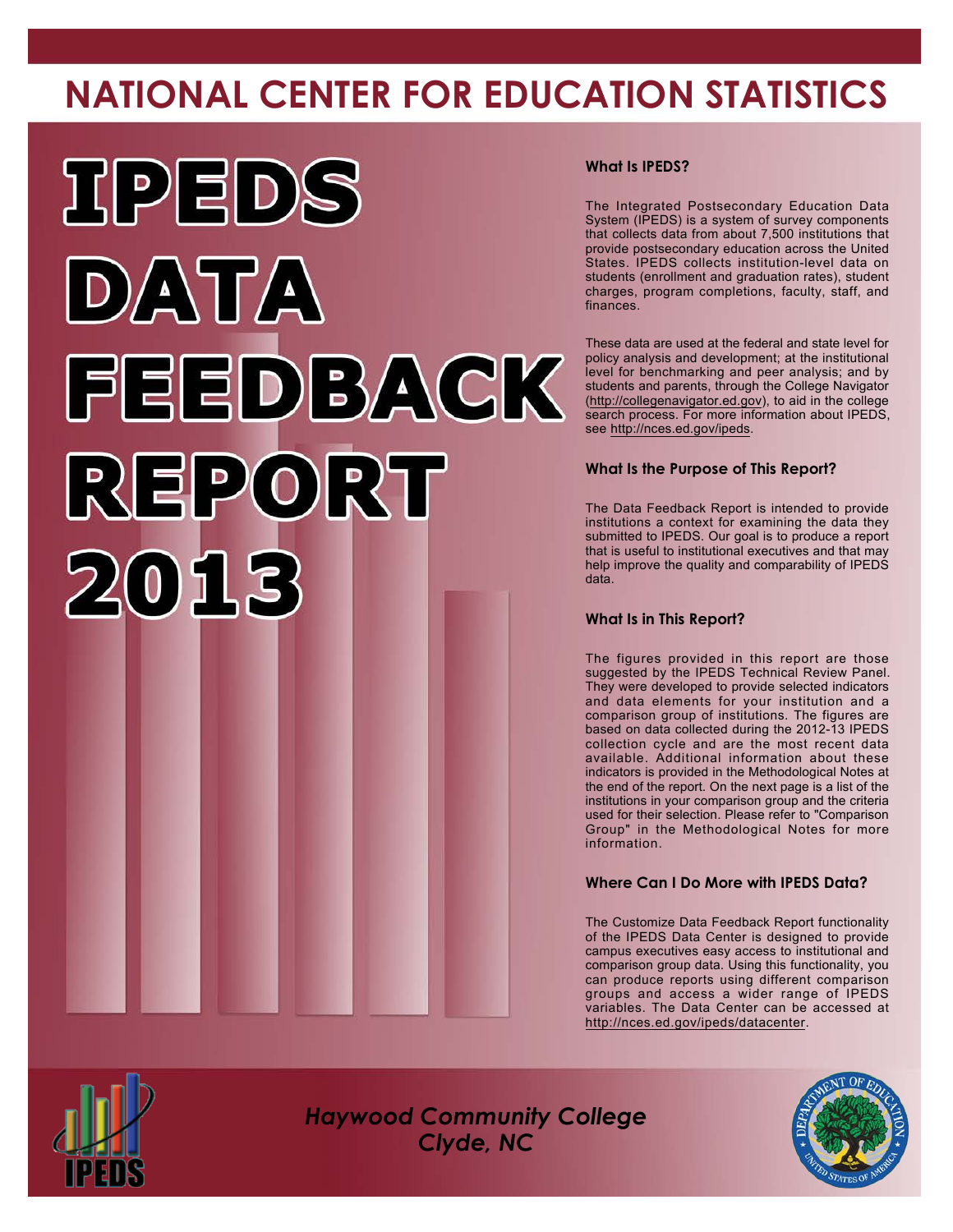#### **COMPARISON GROUP**

Comparison group data are included to provide a context for interpreting your institution's statistics. If your institution did not define a Custom Comparison Group for this report by July 15, NCES selected a comparison group for you. (In this case, the characteristics used to define the comparison group appears below.) The Customize DFR functionality on the IPEDS Data Center [\(http://nces.ed.gov/ipeds/datacenter/\)](http://nces.ed.gov/ipeds/datacenter/) can be used to reproduce the figures in this report using different peer groups.

Using some of your institution's characteristics, a group of comparison institutions was selected for you. The characteristics include medium, public, 2-year colleges, in the southeastern states, suburban locale. This comparison group includes the following 20 institutions:

- Blue Ridge Community College (Flat Rock, NC)
- Caldwell Community College and Technical Institute (Hudson, NC)
- Florence-Darlington Technical College (Florence, SC)
- Gaston College (Dallas, NC)
- Gateway Community and Technical College (Florence, KY)
- Georgia Piedmont Technical College (Clarkston, GA)
- Gwinnett Technical College (Lawrenceville, GA)
- John Tyler Community College (Chester, VA)
- Lanier Technical College (Oakwood, GA)
- Mitchell Community College (Statesville, NC)
- National Park Community College (Hot Springs, AR)
- New River Community and Technical College (Beckley, WV)
- Piedmont Virginia Community College (Charlottesville, VA)
- ▶ Rowan-Cabarrus Community College (Salisbury, NC)
- Southern Crescent Technical College (Griffin, GA)
- Spartanburg Community College (Spartanburg, SC)
- Tri-County Technical College (Pendleton, SC)
- Virginia Highlands Community College (Abingdon, VA)
- Volunteer State Community College (Gallatin, TN)
- Wiregrass Georgia Technical College (Valdosta, GA)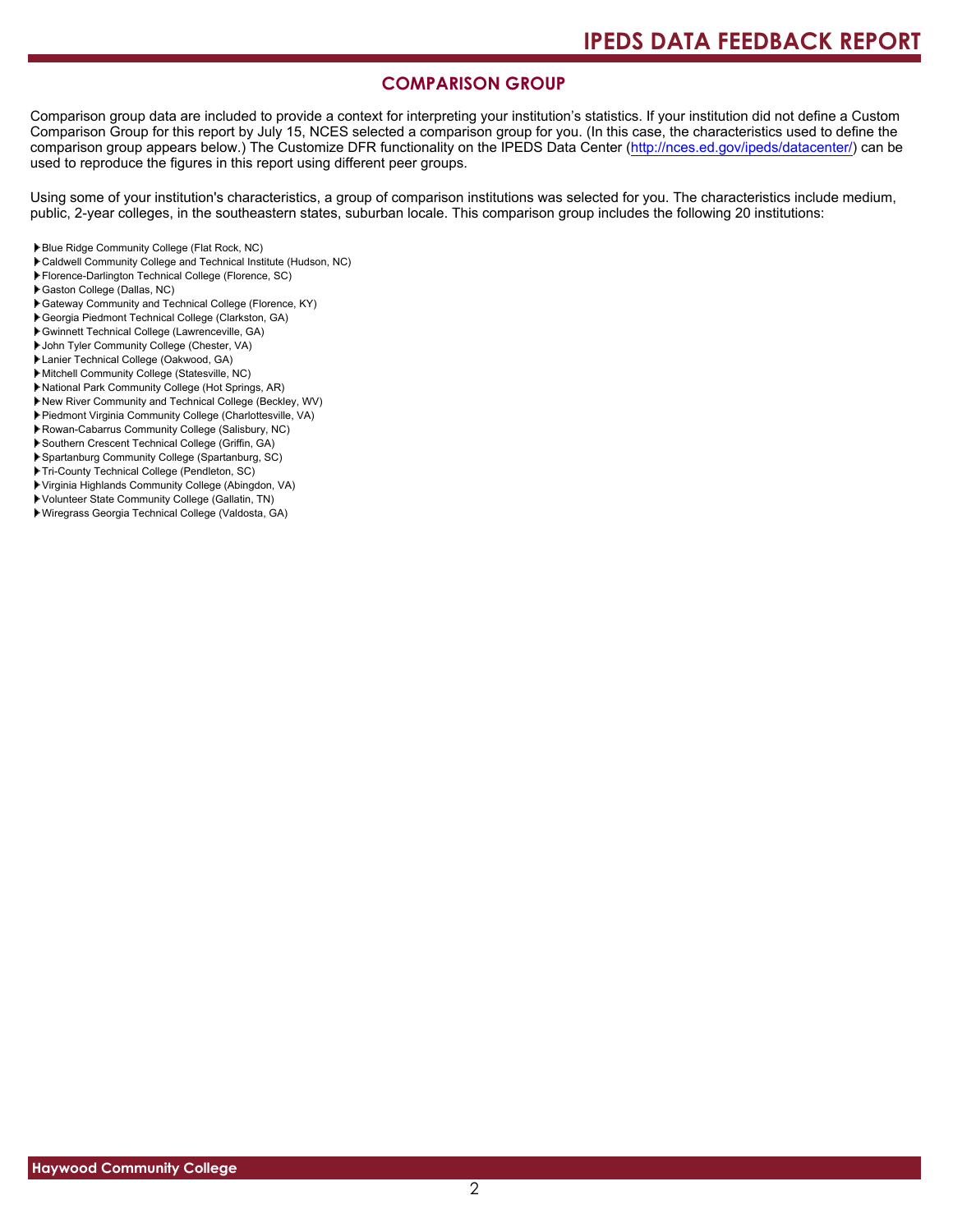#### **Figure 1. Percent of all students enrolled, by race/ethnicity and percent of students who are women: Fall 2012**



NOTE: For more information about disaggregation of data by race and ethnicity, please see the Methodological Notes at the end of this report. Median values for the comparison group will not add to 100 percent. See "Use of Median Values for Comparison Group" in the Methodological Notes at the end of this report for how median values are determined. N is the number of institutions in the comparison group.

SOURCE: U.S. Department of Education, National Center for Education Statistics, Integrated Postsecondary Education Data System (IPEDS): Spring 2013, Fall Enrollment component.

#### **Figure 2. Unduplicated 12-month headcount (2011-12), total FTE enrollment (2011-12), and full- and part-time fall enrollment (Fall 2012)**

#### **Figure 3. Number of subbaccalaureate degrees and certificates awarded, by level: 2011-12**



NOTE: For details on calculating full-time equivalent (FTE) enrollment, see Calculating FTE in the Methodological Notes at the end of this report. N is the number of institutions in the comparison group.

SOURCE: U.S. Department of Education, National Center for Education Statistics, Integrated Postsecondary Education Data System (IPEDS): Fall 2012, 12-month Enrollment component and Spring 2013, Fall Enrollment component.



Your institution Comparison Group Median (N=20) NOTE: N is the number of institutions in the comparison group.

SOURCE: U.S. Department of Education, National Center for Education Statistics, Integrated Postsecondary Education Data System (IPEDS): Fall 2012, Completions component.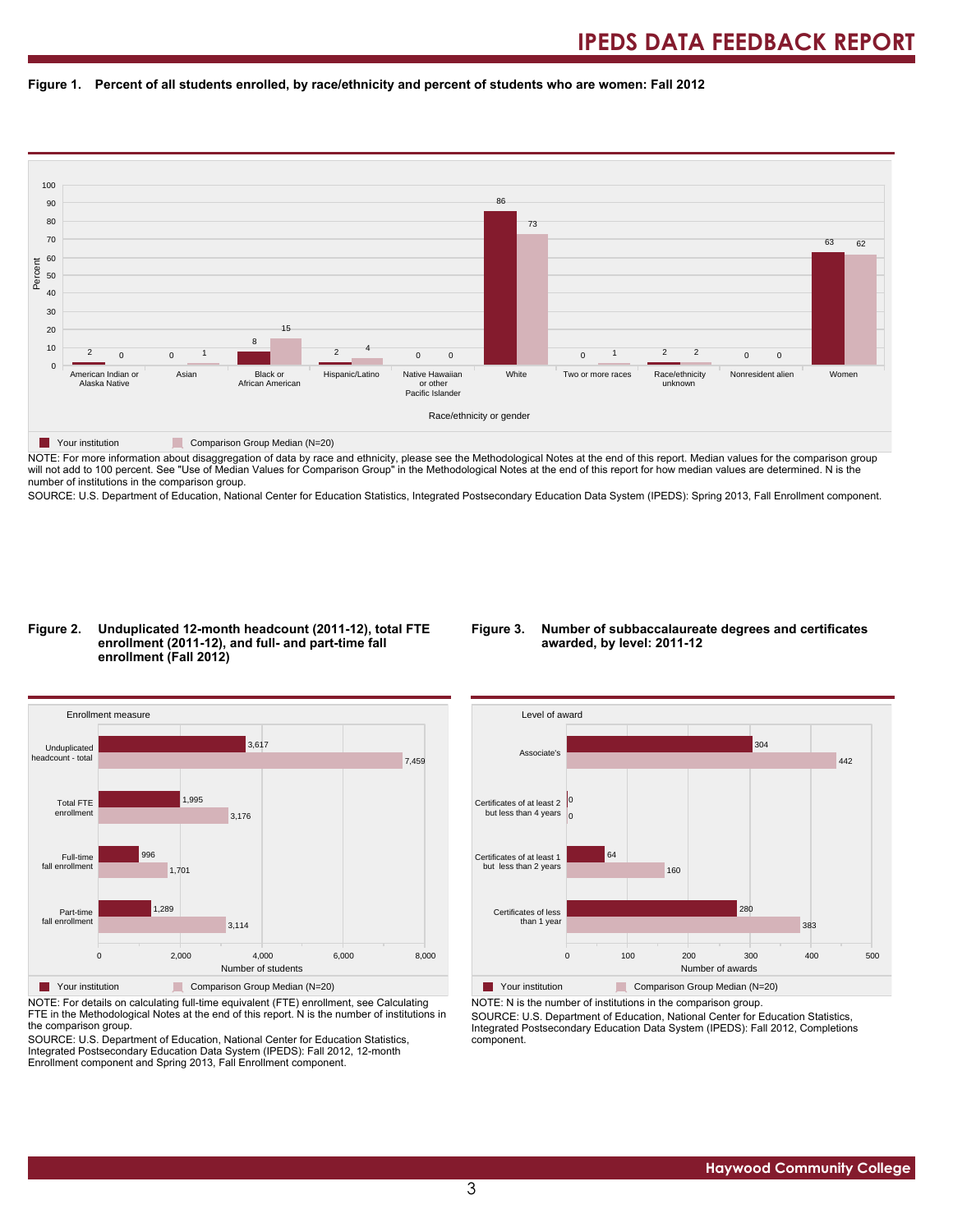**Figure 4. Academic year tuition and required fees for full-time, first-time, degree/certificate-seeking undergraduates: 2009-10--2012-13**



NOTE: The tuition and required fees shown here are the lowest reported from the categories of in-district, in-state, and out-of-state. N is the number of institutions in the comparison group.

SOURCE: U.S. Department of Education, National Center for Education Statistics, Integrated Postsecondary Education Data System (IPEDS): Fall 2012, Institutional Characteristics component.

**Figure 6. Percent of full-time, first-time degree/certificate-seeking undergraduate students who received grant or scholarship aid from the federal government, state/local government, or the institution, or loans, by type of aid: 2011-12**



NOTE: Any grant aid above includes grant or scholarship aid from the federal government, state/local government, or the institution. Federal grants includes Pell grants and other federal grants. Any loans includes federal loans and other loans to students. For details on how students are counted for financial aid reporting, see Cohort Determination in the Methodological Notes at the end of this report. N is the number of institutions in the comparison group.

SOURCE: U.S. Department of Education, National Center for Education Statistics, Integrated Postsecondary Education Data System (IPEDS): Winter 2012-13, Student Financial Aid component.





NOTE: Average net price is for full-time, first-time, degree/certificate-seeking undergraduate students and is generated by subtracting the average amount of federal, state/local government, and institutional grant and scholarship aid from the total cost of attendance. For public institutions, this includes only students who paid the in-state or indistrict tuition rate. Total cost of attendance is the sum of published tuition and required fees, books and supplies, and the average room and board and other expenses. For more information, see the Methodological Notes at the end of this report. N is the number of institutions in the comparison group.

SOURCE: U.S. Department of Education, National Center for Education Statistics, Integrated Postsecondary Education Data System (IPEDS): Fall 2012, Institutional Characteristics component; Winter 2012-13, Student Financial Aid component.





NOTE: Any grant aid above includes grant or scholarship aid from the federal government, state/local government, or the institution. Federal grants includes Pell grants and other federal grants. Any loans includes federal loans and other loans to students. Average amounts of aid were calculated by dividing the total aid awarded by the total number of recipients in each institution. N is the number of institutions in the comparison group. SOURCE: U.S. Department of Education, National Center for Education Statistics, Integrated Postsecondary Education Data System (IPEDS): Winter 2012-13, Student Financial Aid component.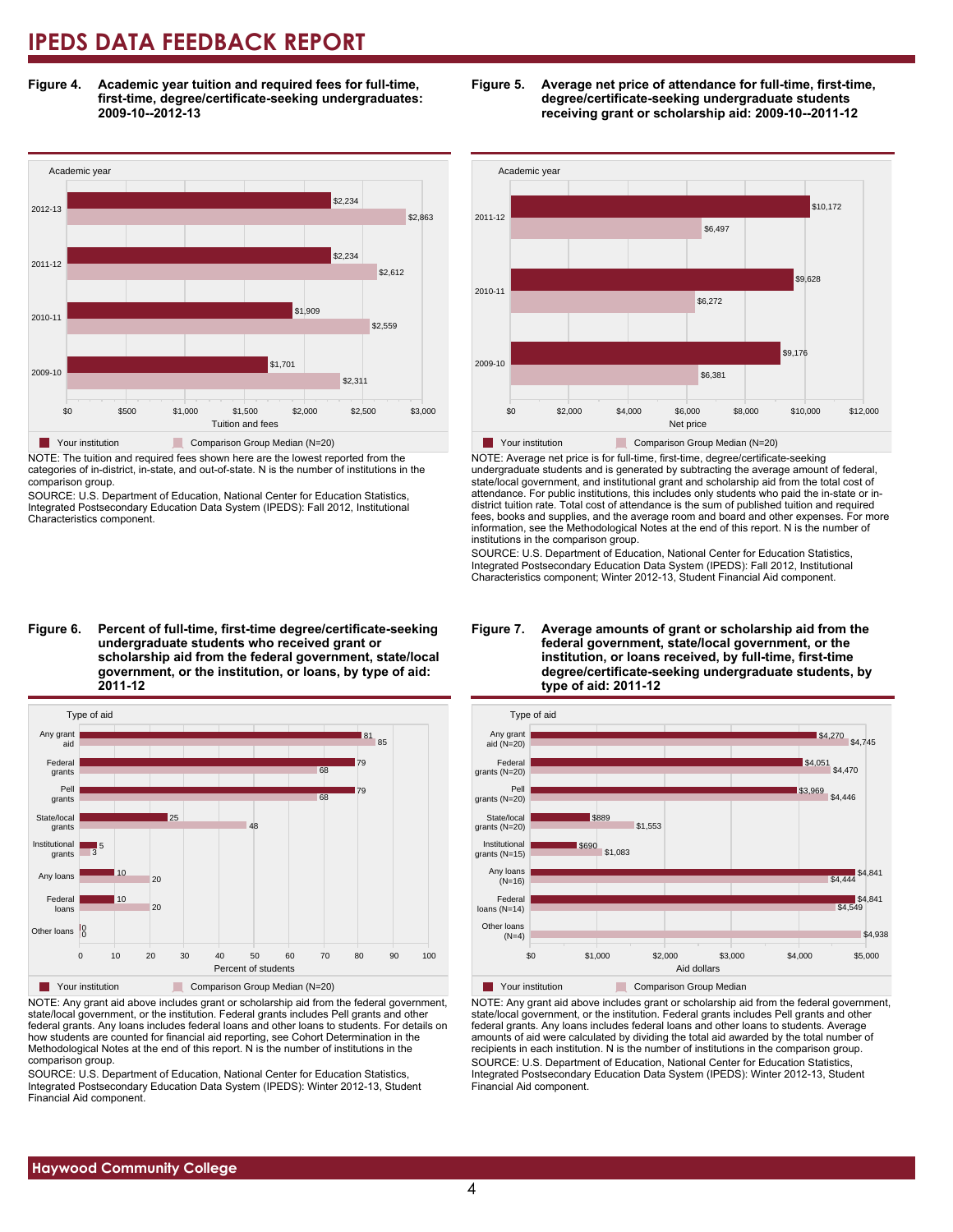**Figure 8. Percent of all undergraduates receiving aid by type of aid: 2011-12**

**Figure 9. Average amount of aid received by all undergraduates, by type of aid: 2011-12**



NOTE: Any grant aid above includes grant or scholarship aid from the federal government, state/local government, the institution, or other sources. Federal loans includes only federal loans to students. N is the number of institutions in the comparison group. SOURCE: U.S. Department of Education, National Center for Education Statistics, Integrated Postsecondary Education Data System (IPEDS): Winter 2012-13, Student Financial Aid component.



NOTE: Any grant aid above includes grant or scholarship aid from the federal government, state/local government, the institution, or other sources. Federal loans includes federal loans to students. Average amounts of aid were calculated by dividing the total aid awarded by the total number of recipients in each institution. N is the number of institutions in the comparison group.

SOURCE: U.S. Department of Education, National Center for Education Statistics, Integrated Postsecondary Education Data System (IPEDS): Winter 2012-13, Student Financial Aid component.

#### **Figure 10. Graduation rate and transfer-out rate (2009 cohort); graduation rate cohort as a percent of total entering students, and retention rates of first-time students (Fall 2012)**



NOTE: Graduation rate cohort includes all full-time, first-time, degree/certificate-seeking undergraduate students. Entering class includes all students coming to the institution for the first time. Graduation and transfer-out rates are the Student Right-to-Know rates. Only institutions with a mission to prepare students to transfer are required to report transfers out. Retention rates are measured from the fall of first enrollment to the following fall. For more information, see the Methodological Notes. N is the number of institutions in the comparison group.

SOURCE: U.S. Department of Education, National Center for Education Statistics, Integrated Postsecondary Education Data System (IPEDS): Spring 2013, Graduation Rates component and Fall Enrollment component.

#### **Figure 11. Graduation rates of full-time, first-time, degree/ certificate-seeking undergraduates within normal time, and 150% and 200% of normal time to completion: 2008 cohort**



Your institution Comparison Group Median (N=20)

NOTE: The 150% graduation rate is the Student Right-to-Know (SRK) rates; the Normal time and 200% rates are calculated using the same methodology. For more information see the Methodological Notes at the end of the report. N is the number of institutions in the comparison group.

SOURCE: U.S. Department of Education, National Center for Education Statistics, Integrated Postsecondary Education Data System (IPEDS): Spring 2013, 200% Graduation Rates component.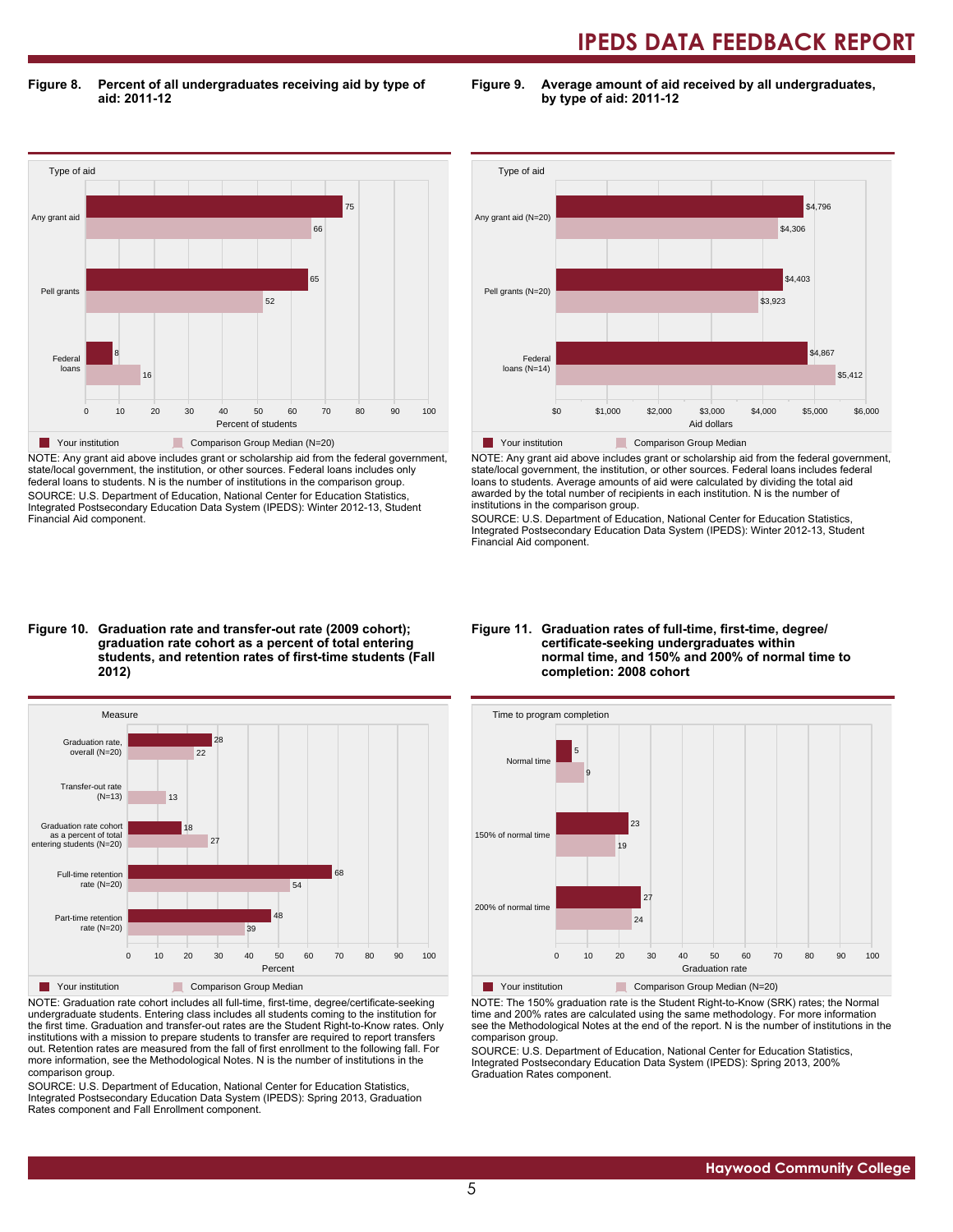**Figure 12. Full-time equivalent staff, by occupational category: Fall 2012**



NOTE: Graduate assistants are not included in this figure. For information on the calculation of FTE of staff, see the Methodological Notes. N is the number of institutions in

the comparison group. SOURCE: U.S. Department of Education, National Center for Education Statistics,

Integrated Postsecondary Education Data System (IPEDS): Winter 2012-13, Human Resources component.



**Figure 13. Average salaries of full-time instructional non-medical**

**staff equated to 9-month contracts, by academic rank:**



NOTE: Average salaries of full-time instructional non-medical staff equated to 9-month contracts was calculated by multiplying the average monthly salary by 9. The average monthly salary was calculated by dividing the total salary outlays by the total number of months covered by staff on 9, 10, 11 and 12-month contracts. Medians are not reported for comparison groups with less than three values.

SOURCE: U.S. Department of Education, National Center for Education Statistics, Integrated Postsecondary Education Data System (IPEDS): Winter 2012-13, Human Resources component.

#### **Figure 14. Percent distribution of core revenues, by source: Fiscal year 2012**



NOTE: The comparison group median is based on those members of the comparison group that report finance data using the same accounting standards as the comparison institution. For a detailed definition of core revenues, see the Methodological Notes. N is the number of institutions in the comparison group.

SOURCE: U.S. Department of Education, National Center for Education Statistics, Integrated Postsecondary Education Data System (IPEDS): Spring 2013, Finance component.

#### **Figure 15. Core expenses per FTE enrollment, by function: Fiscal year 2012**



NOTE: Expenses per full-time equivalent (FTE) enrollment, particularly instruction, may be inflated because finance data includes all core expenses while FTE reflects credit activity only. For details on calculating FTE enrollment and a detailed definition of core expenses, see the Methodological Notes. N is the number of institutions in the comparison group. SOURCE: U.S. Department of Education, National Center for Education Statistics, Integrated Postsecondary Education Data System (IPEDS): Fall 2012, 12-month Enrollment component and Spring 2013, Finance component.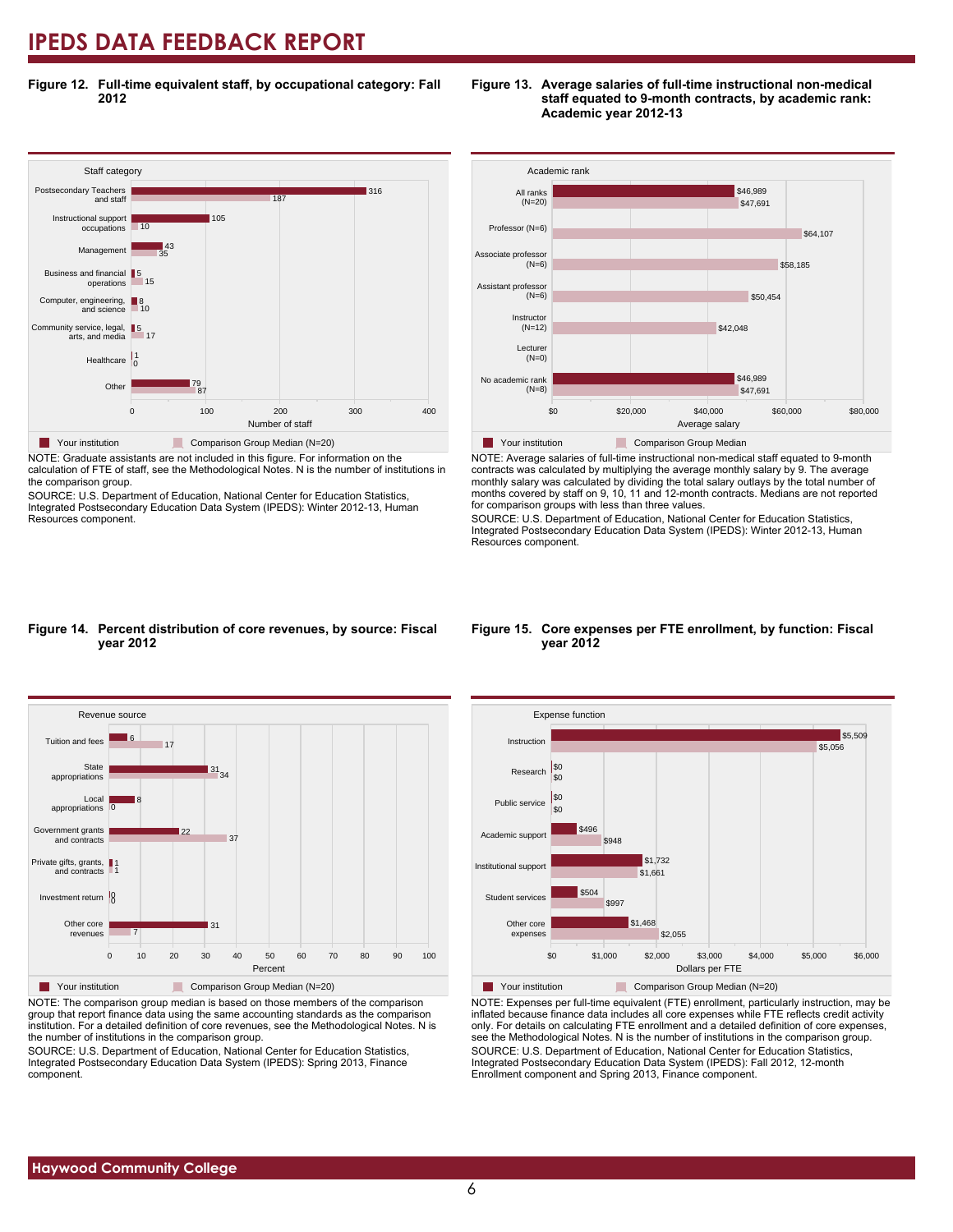### **METHODOLOGICAL NOTES**

#### **Overview**

This report is based on data supplied by institutions to IPEDS during the 2012-13 data collection year. Response rates exceeded 99 percent for most surveys. Detailed response tables are included in IPEDS First Look reports, which can be found at [http://nces.ed.gov/pubsearch/getpubcats.asp?sid=010.](http://nces.ed.gov/pubsearch/getpubcats.asp?sid=010)

#### **Use of Median Values for Comparison Group**

The value for the comparison institution is compared to the median value for the comparison group for each statistic included in the figure. If more than one statistic is presented in a figure, the median values are determined separately for each indicator or statistic. Medians are not reported for comparison groups with fewer than three values. Where percentage distributions are presented, median values may not add to 100 percent. The IPEDS Data Center provides access to all of the data used to create the figures included in this report.

#### **Missing Statistics**

If a statistic is not reported for your institution, the omission indicates that the statistic is not relevant to your institution and the data were not collected. Not all notes listed below may be applicable to your report.

#### **Use of Imputed Data**

All IPEDS data are subject to imputation for total (institutional) and partial (item) nonresponse. If necessary, imputed values were used to prepare your report.

#### **Data Confidentiality**

IPEDS data are not collected under a pledge of confidentiality.

#### **Disaggregation of Data by Race/Ethnicity**

When applicable, some statistics are disaggregated by race/ethnicity. Data disaggregated by race/ethnicity have been reported using the 1997 Office of Management and Budget categories. Detailed information about the race/ethnicity categories can be found at <http://nces.ed.gov/ipeds/reic/resource.asp>.

#### **Cohort Determination for Reporting Student Financial Aid and Graduation Rates**

Student cohorts for reporting Student Financial Aid and Graduation Rates data are based on the reporting type of the institution. For institutions that report based on an academic year (those operating on standard academic terms), student counts and cohorts are based on fall term data. Student counts and cohorts for program reporters (those that do not operate on standard academic terms) are based on unduplicated counts of students enrolled during a full 12-month period.

#### **Description of Statistics Used in the Figures**

#### *Average Institutional Net Price*

Average net price is calculated for full-time, first-time degree/certificateseeking undergraduates who were awarded grant or scholarship aid from the federal government, state/local government, or the institution anytime during the full aid year. For public institutions, this includes only students who paid the in-state or in-district tuition rate. Other sources of grant aid are excluded. Average net price is generated by subtracting the average amount of federal, state/local government, and institutional grant and scholarship aid from the total cost of attendance. Total cost of attendance is the sum of published tuition and required fees, books and supplies, and the average room and board and other expenses.

For the purpose of the IPEDS reporting, aid received refers to financial aid that was awarded to, and accepted by, a student. This amount may differ from the aid amount that is disbursed to a student.

#### *Core Revenues*

Core revenues for public institutions reporting under GASB standards include tuition and fees; state and local appropriations; government grants and contracts; private gifts, grants, and contracts; sales and services of educational activities; investment income; other operating and nonoperating sources; and other revenues and additions (federal and capital appropriations and grants and additions to permanent endowments). Core revenues for private, not-for-profit institutions (and a small number of public institutions) reporting under FASB standards include tuition and fees; government appropriations (federal, state, and local); government grants and contracts; private gifts, grants, and contracts (including contributions from affiliated entities); investment return; sales and services of educational activities; and other sources. Core revenues for private, forprofit institutions reporting under FASB standards include tuition and fees; government appropriations, grants, and contracts (federal, state, and local); private grants and contracts; investment income; sales and services of educational activities; and other sources. At degree-granting institutions, core revenues exclude revenues from auxiliary enterprises (e.g., bookstores, dormitories), hospitals, and independent operations. Nondegree-granting instituions do no report revenue from auxiliary enterprises in a separate category. These amounts may be included in the core revenues from other sources.

#### *Core Expenses*

Core expenses include expenses for instruction, research, public service, academic support, institutional support, student services, scholarships and fellowships (net of discounts and allowances), and other expenses. Expenses for operation and maintenance of plant, depreciation, and interest are allocated to each of the other functions. Core expenses at degree-granting institutions exclude expenses for auxiliary enterprises (e.g., bookstores, dormitories), hospitals, and independent operations. Nondegree-granting institutions do not report expenses for auxiliary enterprises in a separate category. These amounts may be included in the core expenses as other expenses.